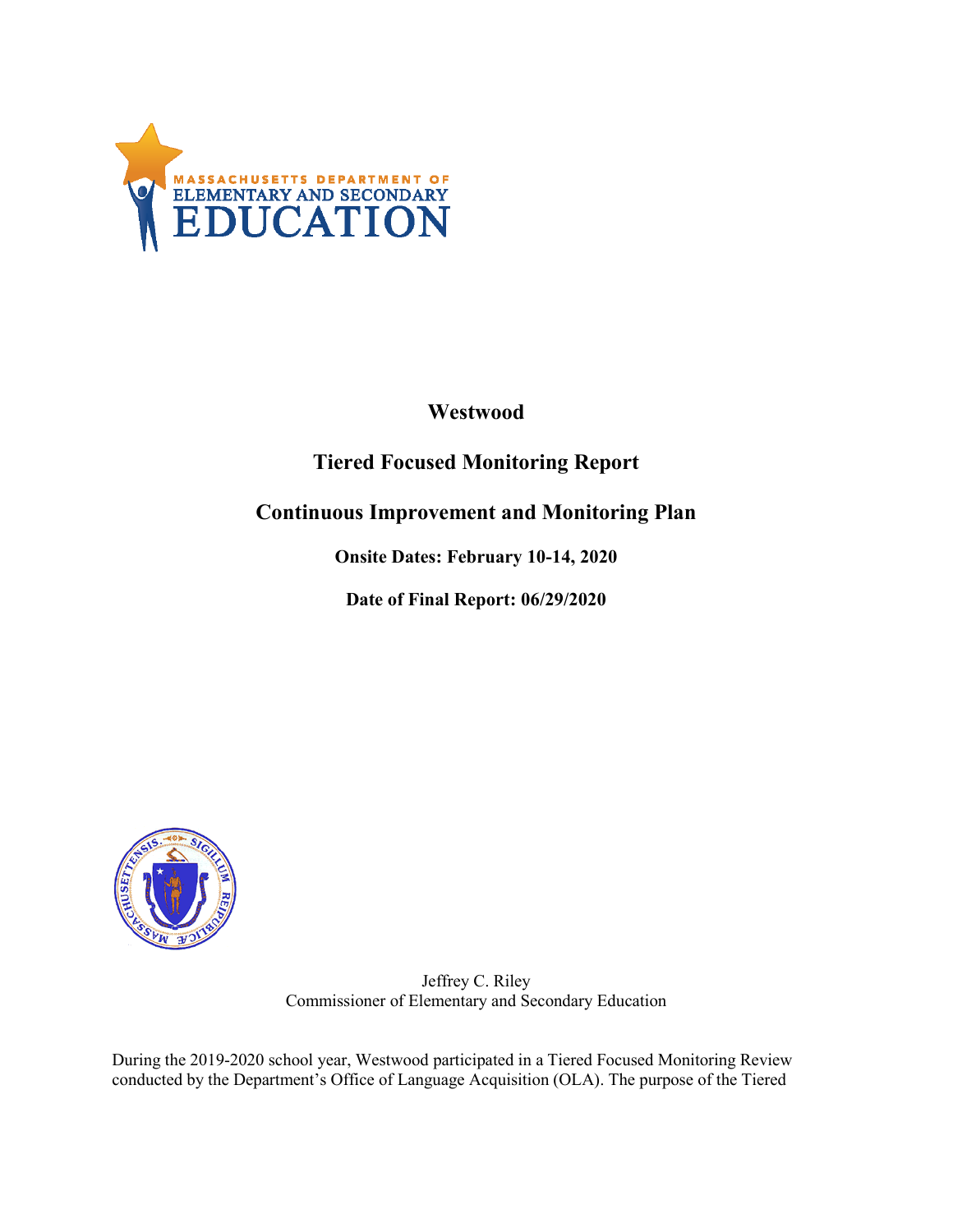Focused Monitoring Review is to monitor compliance with regulatory requirements focusing on English Learner Education.

District/charter schools are reviewed every six years through Tiered Focused Monitoring except the districts that repeat as Tier 4 for three consecutive years. These districts' ELE programs are reviewed every 3 years until such time they are no longer Tier 4.

There are 13 ELE criteria that target implementation of the requirements related to ELE programs under state and federal law and regulations:

ELE 1: Annual English Language Proficiency Assessment ELE 2: State Accountability Assessment ELE 3: Initial Identification of ELs and FELs ELE 5: ELE Program and Services ELE 6: Program Exit and Readiness ELE 7: Parent Involvement ELE 8: Declining Entry to a Program ELE 10: Parental Notification ELE 13: Fallow-up Support ELE 14: Licensure Requirements ELE 15: Professional Development Requirements ELE 17: Program Evaluation ELE 18: Records of ELs

Tiered Focused Monitoring allows for differentiated monitoring based on a district's level of need, the Tiers are defined as follows:

Districts in Tiers 1 and 2 have been determined to have no or low risk:

- Tier 1/Self-Directed Improvement: Data points indicate no concern on compliance and performance outcomes – meets requirements.
- Tier 2/Directed Self-Improvement: No demonstrated risk in areas with close link to student outcomes – low risk.

Districts in Tiers 3 and 4 have demonstrated greater risk:

- Tier 3/Corrective Action: Areas of concern include both compliance and student outcomes moderate risk.
- Tier 4/Cross-unit Support and Corrective Action: Areas of concern have profound effect on student outcomes and ongoing compliance – high risk.

The monitoring process differs depending on the tier assigned to the district as well as the district's previous tier assignment.

The review process includes the following:

- 1- Self-Assessment
	- District reviews English Learner Education documentation for required elements including document uploads.

Template Version 102218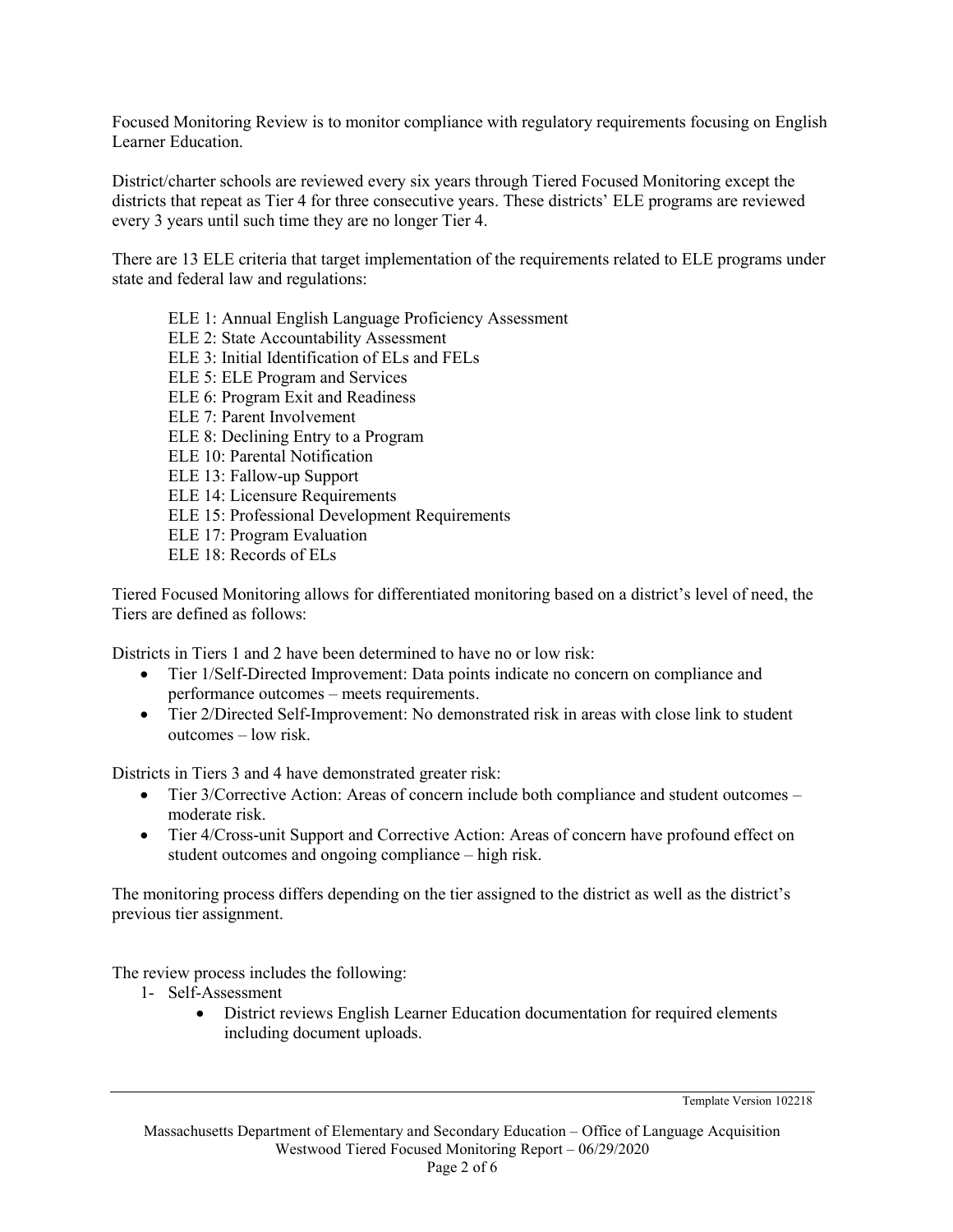- District reviews a sample of English learner (EL) student records selected across grade levels and EL focus areas such as opt-out students, former ELs and students and/or parents who need translation and/or interpretation.
- Upon completion of these two internal reviews, the district's self-assessment is submitted to the Department for review.
- 2- Verification
	- Review of EL student records: The Department may select a sample of student records and request certain documentation to be uploaded to the WBMS as evidence of implementation of the ELE criteria.
	- Review of additional documents for English Learner Education
	- Surveys of parents of ELs: Parents of ELs are sent a survey that solicits information regarding their experiences with the district's implementation of English Learner Education program(s), related services, and procedural requirements.
	- Interviews of staff

### **Report: For Tier 1 & 2 Tiered Focused Monitoring Reviews**

Within approximately 20 business days of the onsite visit, the onsite chairperson will forward to the superintendent or charter school leader the findings from the Tiered Focused Monitoring Review. Within 10 business days of receipt of the findings, the district reviews and comments on the findings for factual accuracy before they are finalized. After the report is finalized, all districts in Tiers 1 and 2, as part of the reporting process, will develop a Continuous Improvement and Monitoring Plan (CIMP) for any criteria receiving a rating of "Partially Implemented," "Not Implemented," and "Implementation in Progress." The CIMP outlines an action plan, identifies the success metric, describes the measurement mechanism and provides a completion timeframe to bring those areas into compliance with the controlling statute or regulation. District and charter schools are expected to incorporate the CIMP actions into their district and school improvement plans, including their professional development plans.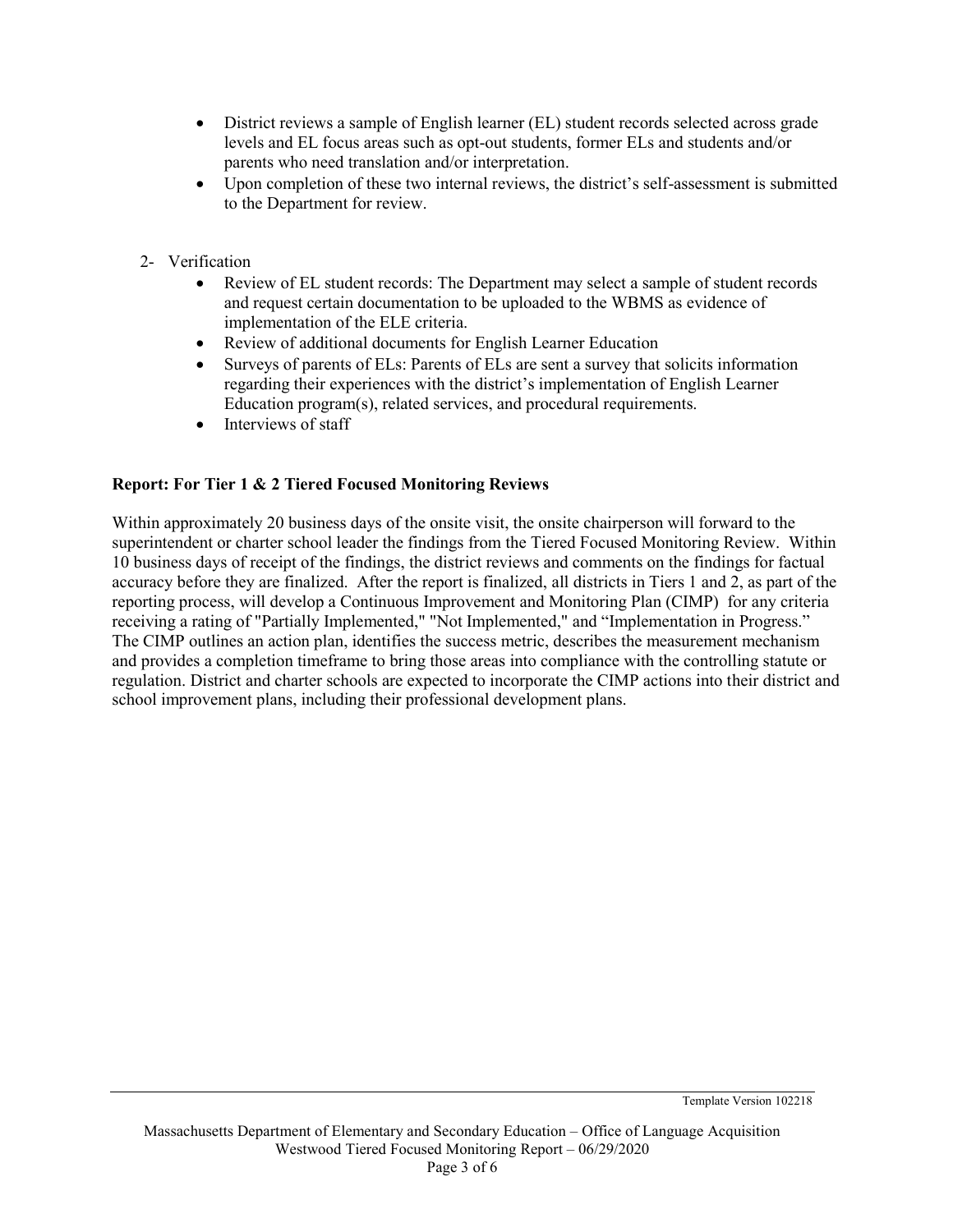#### **DEFINITION OF COMPLIANCE RATINGS**

| Commendable                       | Any requirement or aspect of a requirement<br>implemented in an exemplary manner significantly<br>beyond the requirements of law or regulation.                                                                                                                                                                                                                                              |
|-----------------------------------|----------------------------------------------------------------------------------------------------------------------------------------------------------------------------------------------------------------------------------------------------------------------------------------------------------------------------------------------------------------------------------------------|
| Implemented                       | The requirement is substantially met in all important<br>aspects.                                                                                                                                                                                                                                                                                                                            |
| <b>Implementation in Progress</b> | This rating is used for criteria containing new or<br>updated legal requirements and means that the district<br>has implemented any old requirements contained in the<br>criterion and is training staff or beginning to implement<br>the new requirements in such a way that the onsite team<br>anticipates that the new requirements will be<br>implemented by the end of the school year. |
| <b>Partially Implemented</b>      | The requirement, in one or several important aspects, is<br>not entirely met.                                                                                                                                                                                                                                                                                                                |
| <b>Not Implemented</b>            | The requirement is totally or substantially not met.                                                                                                                                                                                                                                                                                                                                         |
| <b>Not Applicable</b>             | The requirement does not apply to the school district or<br>charter school.                                                                                                                                                                                                                                                                                                                  |

For more information on the Tiered Focused Monitoring approach, please go to: <http://www.doe.mass.edu/ele/cpr/>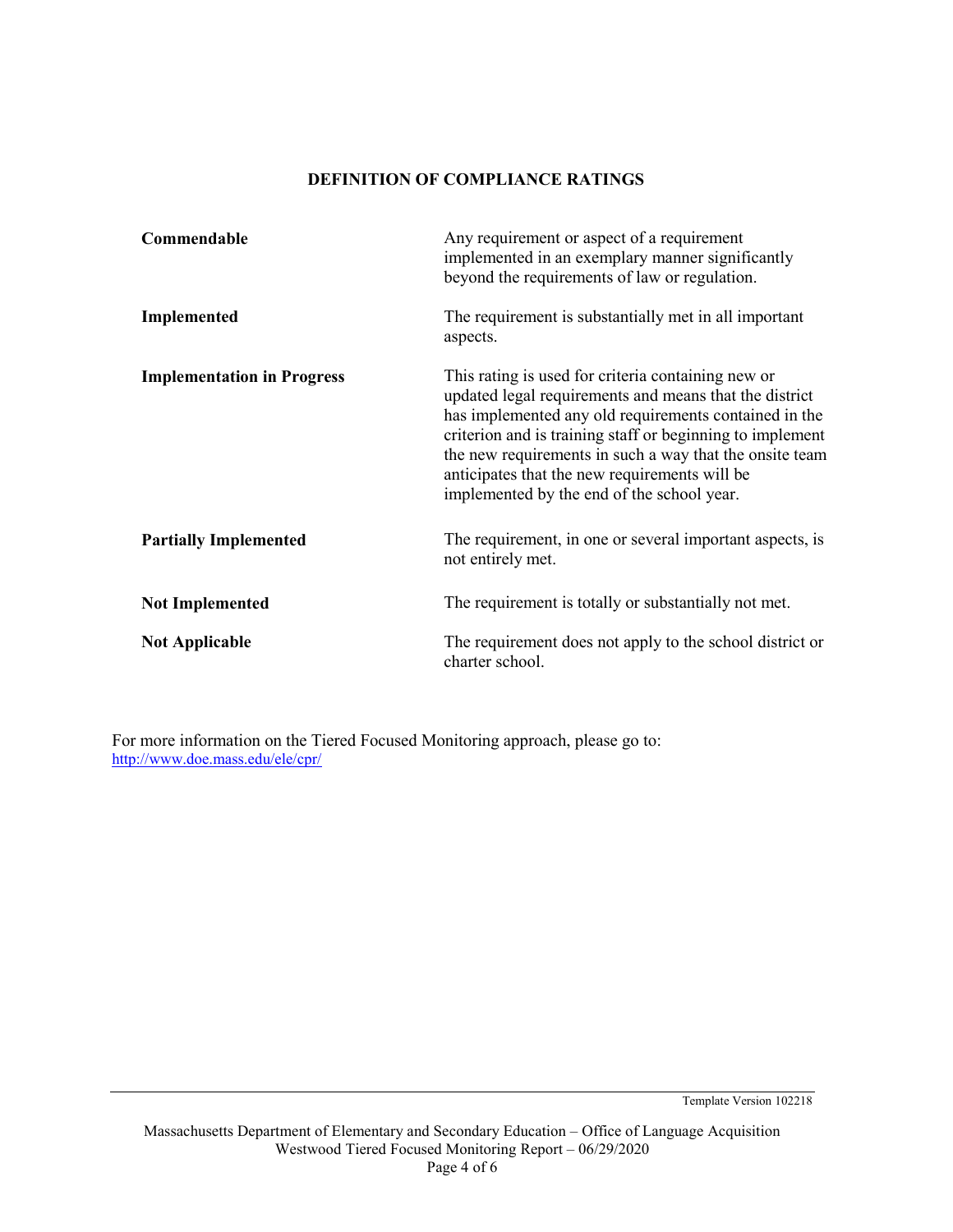Westwood

### **SUMMARY OF COMPLIANCE CRITERIA RATINGS**

|                       | <b>English Learner Education Requirements</b>                                                  |
|-----------------------|------------------------------------------------------------------------------------------------|
| <b>II IMPLEMENTED</b> | ELE 2, ELE 3, ELE 5, ELE 6, ELE 7, ELE 8,<br>ELE 10, ELE 13, ELE 14, ELE 15, ELE 17,<br>ELE 18 |
| II NOT IMPLEMENTED    |                                                                                                |

Template Version 102218